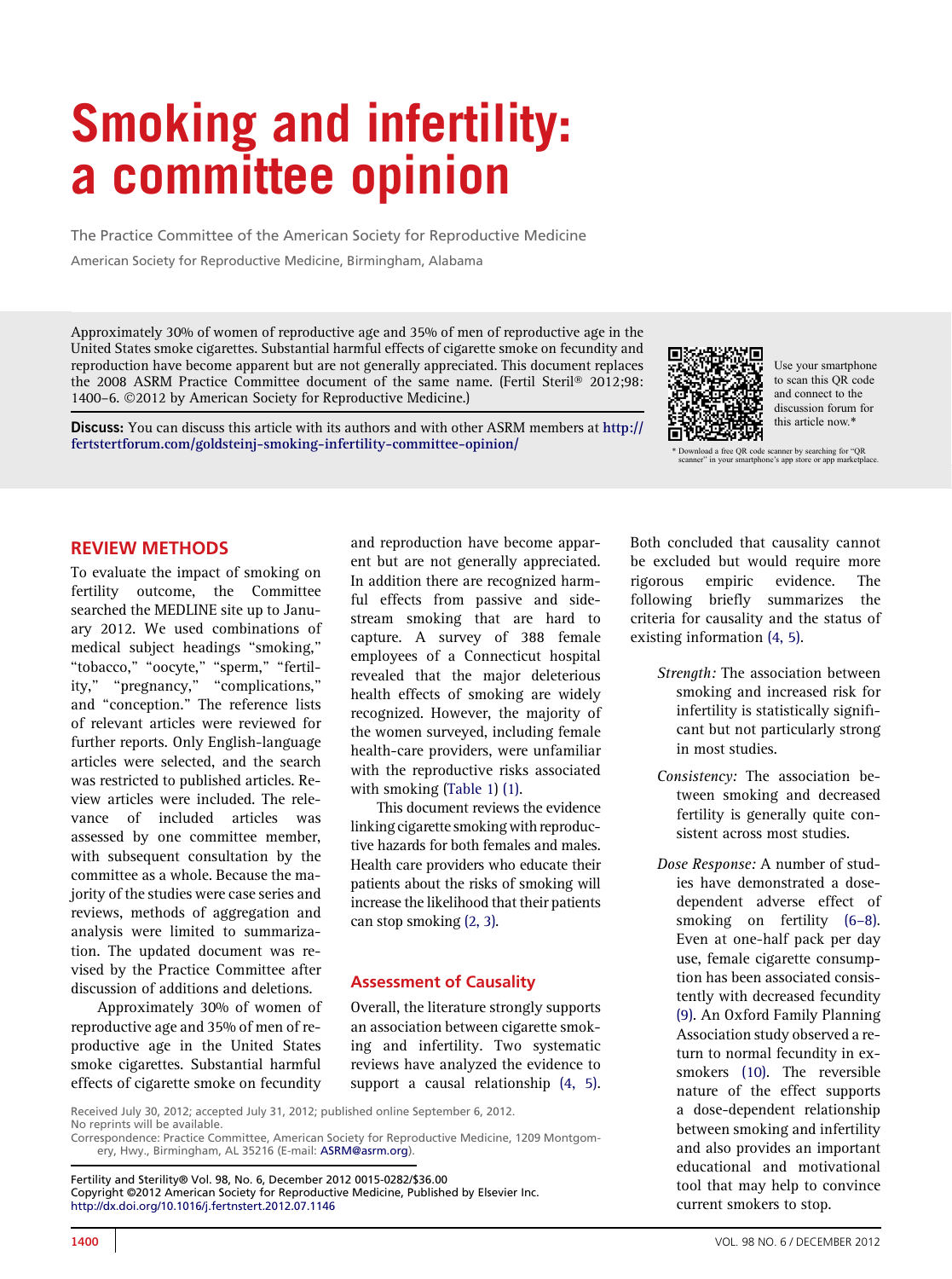# <span id="page-1-0"></span>TABLE 1

| Public knowledge of the risks of smoking.                                                                              |                                        |
|------------------------------------------------------------------------------------------------------------------------|----------------------------------------|
| <b>Smoking risk</b>                                                                                                    | Knowledge of risk (%)                  |
| Lung cancer<br>Respiratory disease<br>Heart disease<br>Miscarriage<br>Osteoporosis<br>Ectopic pregnancy<br>Infertility | 99<br>99<br>96<br>39<br>30<br>27<br>22 |
| Early menopause<br>_ . _ _                                                                                             | 17                                     |

Practice Committee. Smoking and infertility. Fertil Steril 2012.

- Specificity: The specificity of the association between smoking and infertility is not strong. The possibility remains that other confounding variables are involved, as suggested by the relationship between cigarette smoking and tubal factor infertility.
- Temporal Sequence: Most studies that have examined the relationship between smoking and infertility have been retrospective and therefore unable to assess any exposure-to-effect sequence.
- Biological Plausibility: Several lines of evidence provide biological plausibility for an adverse effect of smoking on the ovary, oocytes, and the reproductive tract [\(11\).](#page-5-0) Various known toxins have been identified in the ovary and/or follicular fluid of smokers [\(12, 13\).](#page-5-0) Smoking has been associated with short menstrual cycle length  $(\leq 24$  days), which could result in reduced fecundity [\(14\).](#page-5-0) The evidence cited earlier suggesting accelerated follicular depletion and an earlier age of menopause further supports the biological plausibility of an adverse impact of smoking on fecundity [\(15](#page-5-0)–17).
- If a causal relationship between cigarette smoking and female infertility is accepted, up to 13% of female infertility may be caused by smoking, based on the 1.6 odds ratio (OR) from meta-analysis and assuming a 25% prevalence of smoking in women of reproductive age [\(5\).](#page-4-0)

## REPRODUCTIVE CONSEQUENCES OF SMOKING Conception Delay

Several comprehensive reviews have summarized the cumulative data on cigarette smoking and female fecundity and all support the conclusion that smoking has an adverse impact [\(4, 5, 12, 18](#page-4-0)–20). However, because the available studies are largely observational and include diverse populations, there is considerable potential for bias from multiple sources [\(4, 5\).](#page-4-0)

A meta-analysis identified the pertinent literature available from Medline and Embase databases from 1966 through late 1997 and included 12 studies meeting strict inclusion criteria [\(5\)](#page-4-0). Data from 10,928 exposed women and 19,179 unexposed women were entered into these analyses. The

study yielded an overall OR and 95% confidence interval (CI) for infertility in smoking compared with nonsmoking women across all studies designs of 1.60 (CI 1.34–1.91). In cohort studies, the OR for conception delay over one year in smoking versus nonsmoking women was 1.42 (CI 1.27– 1.58), and in case-control studies, the OR for infertility versus fertility in smokers compared with nonsmokers was 2.27 (CI 1.28–4.02). The narrow CI suggests that the summary OR is a reasonably accurate estimate of the effect and that the results are unlikely to have arisen by chance. Most of the studies excluded from the meta-analysis also support the findings that the prevalence of infertility is higher, fecundity is lower, and the time to conception is increased in smokers compared with nonsmokers. In some studies, the effects on fertility were seen only in women smoking more than 20 cigarettes per day, but a trend for all levels of smoking was identified.

Furthermore, a large scale population-based study demonstrated that smoking negatively affects fecundity, independent of other factors [\(21\)](#page-5-0). The investigators studied data from nearly 15,000 pregnancies to determine time to conception. In addition to smoking, factors such as parental age, ethnicity, education, employment, housing, pre-pregnancy body mass index, and alcohol consumption were assessed for their possible confounding influences. Active smoking was associated with increased failure to conceive within both 6- and 12 month durations of study. Increasing delay to conception correlated with increasing daily numbers of cigarettes smoked. The percentage of women experiencing conception delay for over 12 months was 54% higher for smokers than for nonsmokers. Active smoking by either partner had adverse effects, and the impact of passive cigarette smoke exposure alone was only slightly smaller than for active smoking by either partner [\(21\)](#page-5-0).

#### Ovarian Follicular Depletion

Menopause occurs one to four years earlier in smoking women than in nonsmokers (15–[17\).](#page-5-0) The dose-dependent nature of the effect supports the contention that smoking may accelerate ovarian follicular depletion. Chemicals in cigarette smoke appear to accelerate follicular depletion and the loss of reproductive function [\(15\).](#page-5-0) Mean basal follicle-stimulating hormone (FSH) levels are significantly higher in young smokers than in nonsmokers [\(22, 23\)](#page-5-0). In one study, basal FSH levels were 66% higher in active smokers than in nonsmokers and 39% higher in passive smokers than in nonsmokers [\(23\).](#page-5-0) Urinary estrogen excretion during the luteal phase in smokers is only about one-third that observed in nonsmokers [\(24\),](#page-5-0) possibly because constituents of tobacco smoke inhibit granulosa cell aromatase [\(25\).](#page-5-0) Current smoking is also associated with lower anti-müllerian hormone (AMH) levels in late reproductive age and perimenopausal women [\(26\)](#page-5-0).

Mean gonadotropin dose requirements for smokers receiving stimulation for in vitro fertilization (IVF) are higher when compared with those of nonsmoking women [\(24\).](#page-5-0) The higher prevalence of abnormal clomiphene citrate challenge test (CCCT) results in smokers than in age-matched nonsmokers further provides evidence that smoking has adverse effects on ovarian reserve [\(27\).](#page-5-0)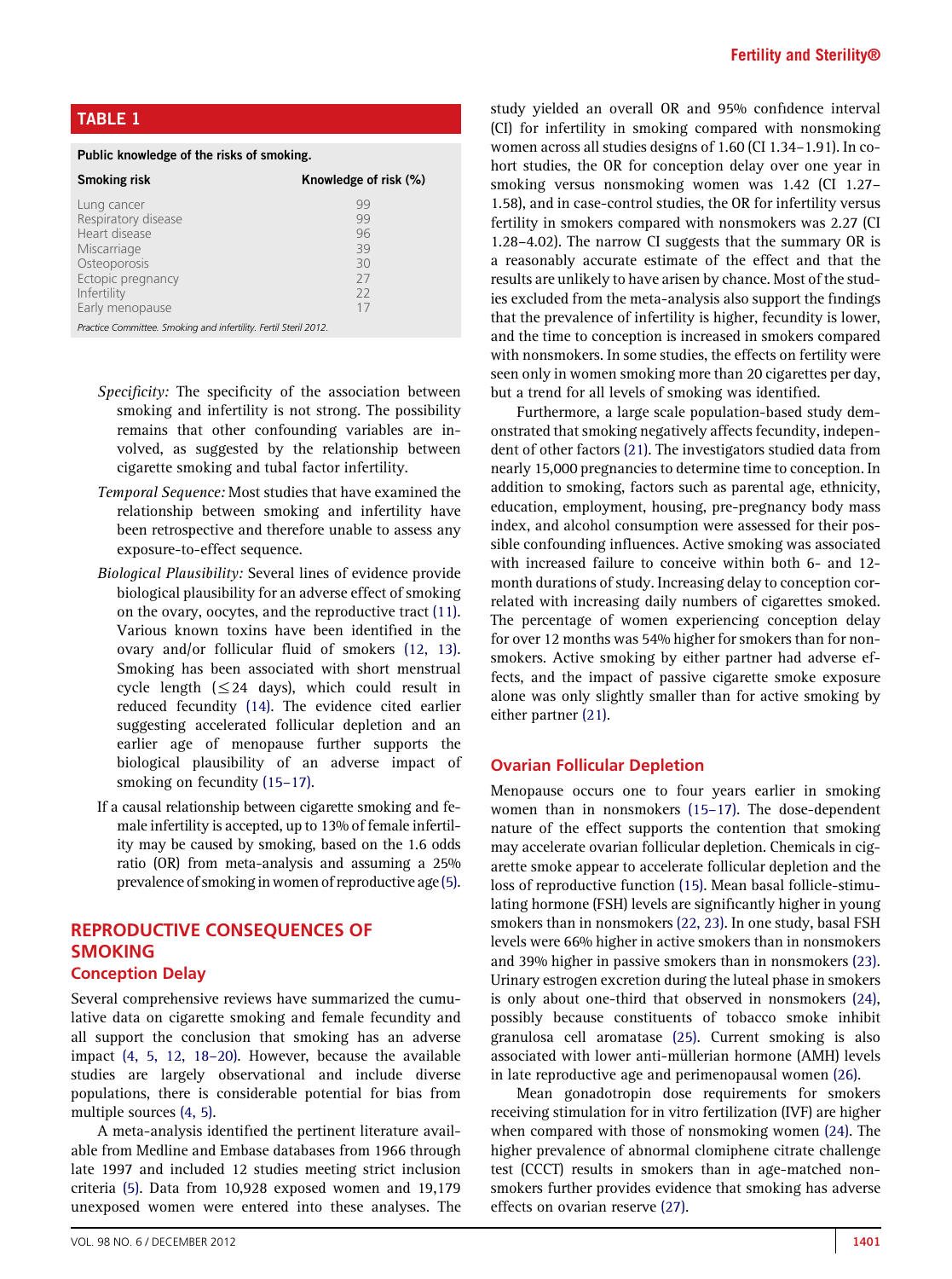## Effects on Sperm Parameters

The effect of smoking on male fertility is more difficult to discern. The effects of smoking and passive smoke on various semen parameters have been evaluated [\(4, 19, 21, 28](#page-4-0)–32). Reductions in sperm density, motility, antioxidant activity, and a possible adverse effect on morphology have been demonstrated [\(12, 33\)](#page-5-0). The decrease in sperm concentration averaged 22% and was dose-dependent. Use of smokeless tobacco also has a dose-dependent negative effect on multiple semen parameters [\(34\).](#page-5-0) Although sperm concentrations, motility, and/or morphology often are reduced compared with results observed in nonsmokers, they often remain within the normal range. However, the available evidence suggests that smoking may have adverse effects on sperm function based on a study involving the zona-free hamster egg penetration test [\(35\).](#page-5-0) The available data do not demonstrate conclusively that smoking decreases male fertility (4, 19–[21, 30, 36\).](#page-4-0) Few studies have or can address the question, because of the confounding effects of partner smoking habits and fecundity.

### Mutagenic Potential

Gametogenesis appears to be vulnerable to damage from tobacco smoke [\(37\)](#page-5-0). Both chromosomal and DNA damage to human germ cells may result from tobacco smoke exposure [\(38\).](#page-5-0) The proportion of diploid oocytes in the ovary increases with the number of cigarettes smoked per day  $(P<.001)$ , an observation suggesting that smoking may disrupt function of the meiotic spindle in humans [\(38\)](#page-5-0). Moreover, smoking in pregnant women is associated with an increased risk of trisomy 21 offspring resulting from maternal meiotic nondisjunction [\(39\).](#page-5-0) The prevalence of Y chromosome disomy (two homologous Y chromosomes) in sperm correlates with urinary cotinine concentrations, a marker of recent exposure to cigarette smoke [\(40\).](#page-5-0)

Evidence suggests that gene damage in sperm may relate to direct binding of tobacco smoke constituents or their intermediates to DNA [\(41, 42\)](#page-5-0). When bound to DNA, some of these chemical ''adducts'' represent premutational lesions. Cigarette smoke contains toxic oxygen reactive species that help produce adducts and are mutagenic in their own right. Nuclear DNA damage and mitochondrial and cytoskeletal aberrations have been shown to result directly from oxidative stress in gametes, likely in part via adduct formation. These mechanisms are supported by the finding of increased chemical adducts in embryos from smokers compared with nonsmokers, indicating transmission of modified DNA originating from parental smoking [\(43\)](#page-5-0).

Gamete DNA damage may cause many of the recognized adverse reproductive effects of smoking such as increased miscarriages, accelerated onset of menopause, and reduced fecundity. Increases in birth defects veriably have been reported among the offspring of smoking parents, but the teratogenic effects of cigarette smoke during pregnancy confound whether DNA damage in gametes may play a role [\(43\).](#page-5-0)

### Early Pregnancy Effects

Smoking is associated with an increase in spontaneous miscarriage in both natural and assisted-conception cycles [\(4, 44, 45\).](#page-4-0) Five of seven heterogeneous studies (including the only prospective study) of natural conception in female smokers have found an increased miscarriage risk [\(5\)](#page-4-0). In one study of inner-city women 14–39 years of age, smoking accounted for 16% of miscarriages [\(45\)](#page-5-0). Mechanisms have not been completely elucidated. There are few data investigating chromosomal effects of smoking within abortus tissue, but the vasoconstrictive and antimetabolic properties of some components of cigarette smoke such as nicotine, carbon monoxide, and cyanide may lead to placental insufficiency and embryonic and fetal growth restriction and demise. However, smokeless tobacco also is associated with increased risk of pregnancy loss [\(46, 47\)](#page-5-0), suggesting that nicotine alone is the predominant toxic component.

Smoking also has been associated with bacterial vaginosis (which in turn is associated with second-trimester miscarriage) and with preterm labor [\(19, 20, 48\)](#page-5-0). The risk of multiple gestations also may be increased in smokers [\(28, 49\).](#page-5-0) Although it is difficult to control for involvement of other lifestyle factors, an association between ectopic pregnancy and smoking also has been reported [\(12, 50\).](#page-5-0) A case-control study identified a dose-related risk for ectopic pregnancy among smokers [\(39\)](#page-5-0). Women who smoked more than 20 cigarettes daily had an OR for ectopic pregnancy of 3.5 (95% CI 1.4–8.6) compared with nonsmokers.

Pickup of the oocyte cumulus complex and ciliary beat frequency were found to be inhibited in hamster oviduct subjected to cigarette smoke in a perfusion chamber [\(51\)](#page-5-0). These abnormalities may contribute to increased incidences of ectopic pregnancy and tubal infertility in smoking women.

### Effects of Maternal Smoking on Male Progeny

An epidemiologic study to identify the cause of decreasing sperm counts in Danish versus Finnish men has suggested an effect of maternal smoking [\(52\).](#page-5-0) After adjusting for confounding factors, men whose mothers had smoked more than 10 cigarettes per day had lower sperm densities than men with nonsmoking mothers. Paternal smoking was unrelated to semen parameters of the offspring. It is possible that these effects on male offspring could be mediated by cadmium or other contaminants of cigarette smoke. Together with a reduction in fecundity and early pregnancy effects, these effects on progeny may add substantially to the overall adverse reproductive burden from smoking.

#### Influence on Assisted Reproduction Outcomes

Ten retrospective and four prospective studies have been included in one or more of three meta-analyses that have examined the effects of smoking on the outcome of pregnancies achieved via in vitro fertilization (IVF) or gamete intrafallopian transfer (GIFT) [\(4, 5, 53\).](#page-4-0) Most of these studies of assisted reproduction have low power and failed to adjust for confounders. Meta-analysis of nine of the studies identified an OR of 0.66 (95% CI 0.49–0.88) for conception among smokers undergoing IVF [\(5\).](#page-4-0) Another meta-analysis of seven relevant studies in addition to the authors' own prospective data yielded an OR of 1.79 (95% CI 1.24–2.59) for the quotient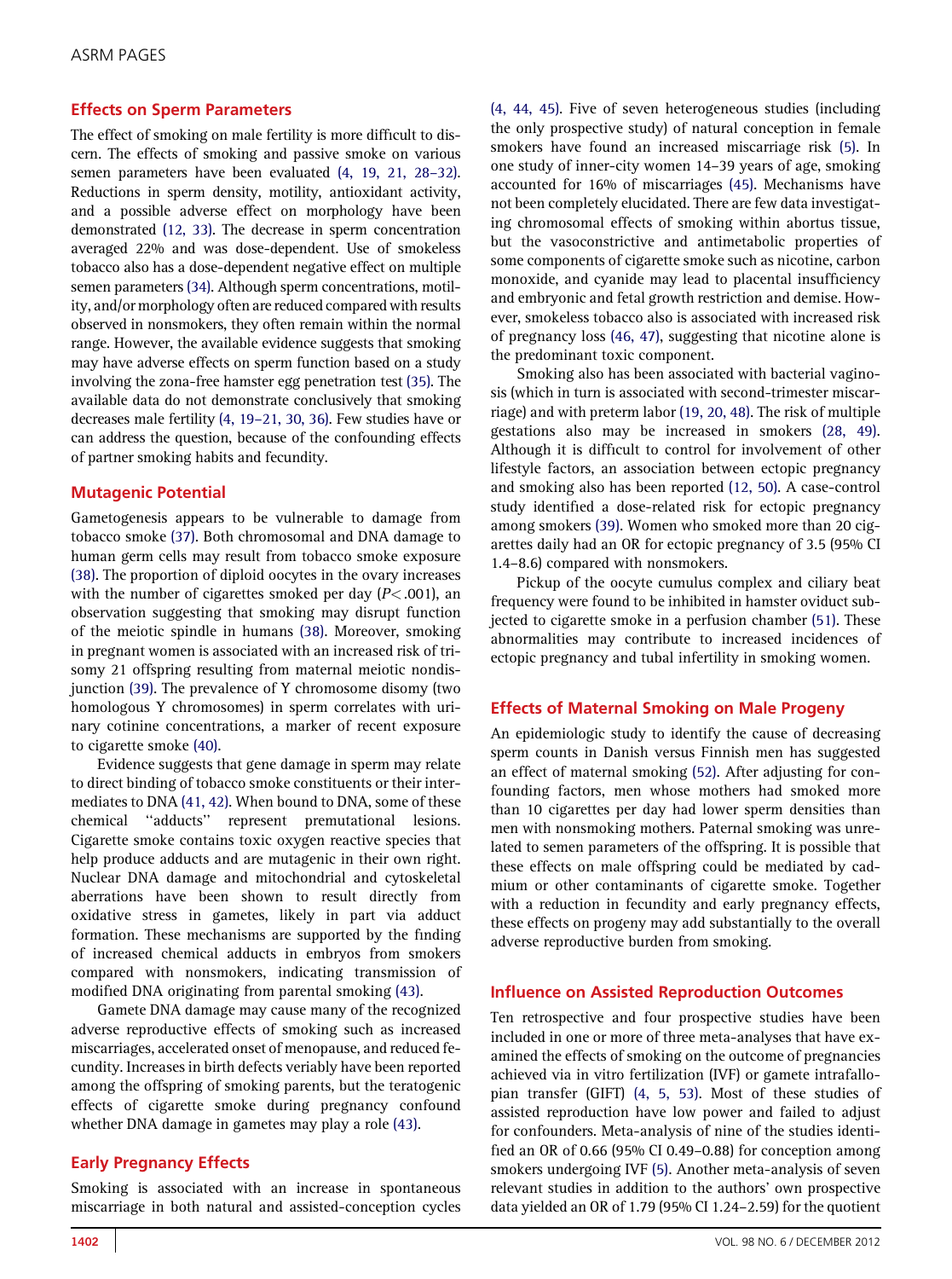of successful first IVF cycles for nonsmokers over smokers [\(42\);](#page-5-0) the result suggested that smokers require nearly twice the number of IVF cycles to conceive as nonsmokers.

The specific adverse effects of smoking on reproductive processes cannot be defined precisely because reported outcomes have been heterogeneous. Yet studies of IVF and GIFT have variously reported an increased gonadotropin requirement for ovarian stimulation, lower peak E2 levels, elevated testosterone, fewer oocytes retrieved, higher numbers of canceled cycles, thicker zona pellucida, lower implantation rates, and more cycles with failed fertilization in smokers compared with nonsmokers [\(4, 23, 49, 53](#page-4-0)–57). No study has examined specifically the effects of cigarette smoking on ovulation induction outcomes. The detrimental effect of smoking becomes more detectable in older women undergoing treatment [\(4, 27, 36, 58\).](#page-4-0) The effects of smoking and advancing age may therefore synergize to accelerate the rate of oocyte depletion [\(37\).](#page-5-0)

Possible mechanisms of compromised oocyte quality include the presence of toxins derived from tobacco smoke in follicular fluid. The follicular fluid concentrations of the heavy metal cadmium [\(29\),](#page-5-0) a known ovarian toxin, are higher in smokers than in nonsmokers. Likewise, the concentrations of cotinine (a major metabolite of nicotine) in the follicular fluid aspirated from women at time of egg retrieval in IVF cycles relate directly to the number of cigarettes smoked [\(13\).](#page-5-0) All women known to be exposed to passive smoke in the home also had detectable follicular fluid cotinine levels, albeit at lower concentrations. Also concerning was the finding that 84% of women who reported themselves as nonsmokers with nonsmoking partners had detectable levels of cotinine in their follicular fluids [\(29\).](#page-5-0) These women were exposed environmentally, with all but one working outside the home. These data emphasize the potential hazards from passive tobacco smoke inhalation.

A more recent study not included in the meta-analyses also concluded that smoking has adverse effects on conception rates in assisted reproduction treatment (ART) cycles [\(49\).](#page-5-0) Uniquely, this was a five-year prospective study that controlled for potential confounders to the effects of smoking and analyzed the quantity, frequency, and duration of smoking exposure among 221 couples. A dose-response effect for number of cigarettes smoked could not be demonstrated but was apparent for the duration of smoking. If a woman ever smoked during her lifetime, her risk of failing to conceive via ART more than doubled (relative risk  $= 2.5$ , 95% CI 1.38–4.55,  $P<.01$ ). Each year that a woman smoked was associated with a 9% increase in the risk of unsuccessful ART cycles (95% CI 1.02–1.15, P<.01).

Overall, it appears that ART may not necessarily be able to overcome the reduction in natural fecundity associated with smoking.

#### SMOKING CESSATION

Unfortunately, even among pregnant women who may understand the risks of smoking, concerted efforts to help them quit smoking have been only modestly effective [\(2\).](#page-4-0) Smoking cessation rates generally are better for infertile women than for pregnant women. The only study to examine

smoking cessation in infertile women found that a relatively simple and inexpensive approach based on individualized counseling regarding the risks of smoking was reasonably effective, increasing the proportion of women who quit smoking from 4% at baseline to 24% after 12 months of intervention [\(3\)](#page-4-0). This study method involved several minutes of counseling, education, and encouragement during each clinic visit, according to the patient's individual stage of readiness to quit. This method was more successful than just providing educational materials and website addresses alone [\(3\).](#page-4-0)

In general populations, various interventions including behavior modification, group counseling, feedback, advice, and nicotine weaning with patches and gum have proven effective. However, only 5% of women referred to a specialty smoking cessation clinic actually attended. Regularly scheduled office visits and use of multiple interventions are more effective, albeit resource-intensive. In infertile women, carbon monoxide (CO) monitoring using an inexpensive hand-held spirometer also may be of benefit. Results correlate well with the self-reported number of cigarettes smoked and offer feedback to patients. Serum and urine cotinine concentrations also have been used effectively for the same purpose [\(20, 59\).](#page-5-0)

The Public Health Service and National Cancer Institute offer validated office-based intervention guidelines for smoking cessation that incorporate and extend the abovedescribed recommendations [\(60, 61\)](#page-6-0). A five-step approach is suggested: 1) Ask about smoking at every opportunity; 2) Advise all smokers to stop; 3) Assess willingness to stop; 4) Assist patients in stopping (including the use of pharmaceuticals and CO monitoring); and 5) Arrange followup visits [\(19, 35\)](#page-5-0). Specific smoking-cessation protocols for pregnant women have been outlined in several recent reviews [\(2, 30,](#page-4-0) [62\)](#page-4-0). Other helpful resources for smoking cessation for health-care providers and patients are available from various organizations (Centers for Disease Control, American Cancer Association) via their websites.

Although medical adjunctive therapy for smoking cessation has not been studied in infertile women, it may be justified for some. When behavioral approaches fail, the use of nicotine replacement therapy (NRT) and/or bupropion has resulted in a two-fold increase in the proportion of nonpregnant women able to quit smoking [\(59\).](#page-6-0)

Available medical therapies include NRT in the form of gum and patches (both available over the counter) as well as nasal sprays and inhalers. Because the latter two have not been studied in pregnancy and are classified as category D agents (there is positive evidence of human fetal risk based on adverse reaction data from investigational or marketing experience or studies in humans), NRT via nasal inhalers and sprays are best avoided in pregnant women and women attempting to conceive. Nicotine gum carries a category C classification and the nicotine patch is a category D agent, despite its reported safety in the limited clinical studies involving pregnant women that have been conducted to date.

The only non-nicotine Food and Drug Administration (FDA)-approved smoking cessation agent is the aminoketone bupropion (Zyban, GlaxoSmithKline) Bupropion is also available for use as an antidepressant (Wellbutrin, Glaxo-SmithKline) but is marketed differently (Zyban) for smoking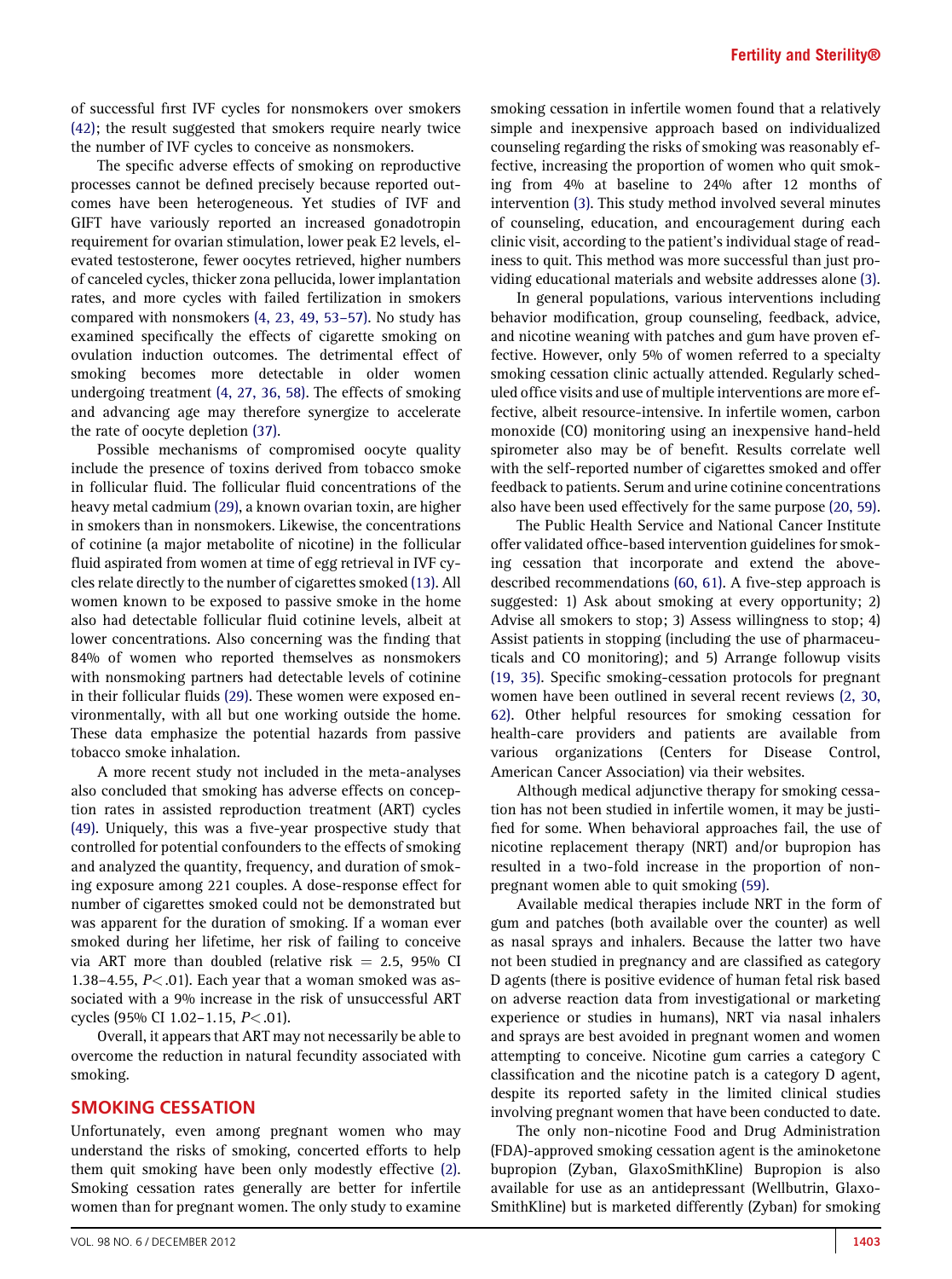<span id="page-4-0"></span>cessation with a category B classification. The efficacy of bupropion appears similar to that of NRT strategies. Although studies of both bupropion and NRT in pregnant women have been limited, no adverse effects for pregnant women or their fetuses have been reported thus far. Ideally, however, pharmacological smoking cessation therapies are best used prior to conception.

When the likelihood of achieving smoking cessation is high and its benefits appear to outweigh the combined risks of smoking and NRT in pregnant or potentially pregnant women, NRT may be reasonable. The nicotine levels that result from daily inhalation of 10 or more cigarettes are higher than those associated with recommended doses of nicotine gum and patches [\(59\).](#page-6-0) Eliminating the exposure to the many other chemicals contained in cigarette smoke is one clear advantage of NRT (2). No studies have directly compared bupropion and NRT in infertile or pregnant women. However, given the relative safety and generally good compliance with prescribed bupropion treatment, it would appear to be an acceptable initial medical intervention, when needed.

On average, female smokers referred for evaluation and treatment of infertility have tried to quit smoking three times previously. Sadly, only 18% of such women have received advice on smoking cessation from their referring physicians (3). The likelihood of achieving smoking cessation appears to increase with each attempt [\(20, 62\),](#page-5-0) and physicians who care for infertile women have another opportunity to help them quit smoking, beginning with their initial visit.

The substantial reproductive risks associated with smoking and the revelation that much of the reduced fecundity associated with smoking may be reversed within a year of cessation (3, 4, 10, 63) can be powerful incentives when included in physician counseling. When successful, smoking cessation represents an important part of effective treatment for infertility.

## SUMMARY

- Available biologic, experimental, and epidemiological data indicate that up to 13% of infertility may be attributable to cigarette smoking.
- Smoking appears to accelerate the loss of reproductive function and may advance the time of menopause by 1 to 4 years.
- $\bullet$  There is good evidence that semen parameters and results of sperm function tests are 22% poorer in smokers than in nonsmokers and the effects are dose-dependent, but smoking has not yet been conclusively shown to reduce male fertility.
- $\bullet$  There is evidence that smoking is associated with increased risks of spontaneous abortion and ectopic pregnancy.
- $\bullet$  Gamete mutagenesis is one possible mechanism whereby smoking may adversely affect fecundity and reproductive performance.
- There is good evidence that smokers require nearly twice the number of IVF attempts to conceive as nonsmokers.
- The adverse effects of sidestream and passive smoking are now established, and there is good evidence that nonsmokers with excessive exposure to tobacco smoke may

have reproductive consequences as great as those observed in smokers.

- Clinicians can facilitate smoking cessation by providing education, monitoring, and consistent individualized support.

## **CONCLUSION**

The accumulated evidence supports the value of taking a preventive approach to infertility by discouraging smoking and helping to eliminate exposure to tobacco smoke in both women and men.

Acknowledgments: This report was developed under the direction of the Practice Committee of the American Society for Reproductive Medicine as a service to its members and other practicing clinicians. Although this document reflects appropriate management of a problem encountered in the practice of reproductive medicine, it is not intended to be the only approved standard of practice or to dictate an exclusive course of treatment. Other plans of management may be appropriate, taking into account the needs of the individual patient, available resources, and institutional or clinical practice limitations. The Practice Committee and the Board of Directors of the American Society for Reproductive Medicine have approved this report.

The following members of the ASRM Practice Committee participated in the development of this document. All Committee members disclosed commercial and financial relationships with manufacturers or distributors of goods or services used to treat patients. Members of the Committee who were found to have conflicts of interest based on the relationships disclosed did not participate in the discussion or development of this document. Samantha Pfeifer, M.D.; Marc Fritz, M.D.; Jeffrey Goldberg, M.D.; R. Dale McClure, M.D.; Michael Thomas, M.D.; Eric Widra, M.D.; Glenn Schattman, M.D.; Mark Licht, M.D.; John Collins, M.D.; Marcelle Cedars, M.D.; Catherine Racowsky, Ph.D.; Owen Davis, M.D.; Kurt Barnhart, M.D., M.S.C.E.; Clarisa Gracia, M.D., M.S.C.E.; William Catherino, M.D., Ph.D.; Robert Rebar, M.D.; Andrew La Barbera, Ph.D.

### **REFERENCES**

- 1. Roth L, Taylor HS. Risks of smoking to reproductive health: assessment of women's knowledge. Am J Obstet Gynecol 2001;184:934–9.
- 2. Klesges LM, Johnson KC, Ward KD, Barnard M. Smoking cessation in pregnant women. Obstet Gynecol Clin North Am 2001;28:269–82.
- 3. Hughes EG, Lamont DA, Beecroft ML, Wilson DM, Brennan BG, Rice SC. Randomized trial of a ''stage-of-change'' oriented smoking cessation intervention in infertile and pregnant women. Fertil Steril 2000;74:498–503.
- 4. Hughes EG, Brennan BG. Does cigarette smoking impair natural or assisted fecundity? Fertil Steril 1996;66:679–89.
- 5. Augood C, Duckitt K, Templeton AA. Smoking and female infertility: a systematic review and meta-analysis. Hum Reprod 1998;13:1532–9.
- 6. Baird DD, Wilcox AJ. Cigarette smoking associated with delayed conception. JAMA 1985;253:2979–83.
- 7. Suonio S, Saarikoski S, Kauhanen O, Metsapelto A, Terho J, Vohlonen I. Smoking does affect fecundity. Eur J Obstet Gynecol Reprod Biol 1990;34: 89–95.
- 8. Laurent SL, Thompson SJ, Addy C, Garrison CZ, Moore EE. An epidemiologic study of smoking and primary infertility in women. Fertil Steril 1992;57: 565–72.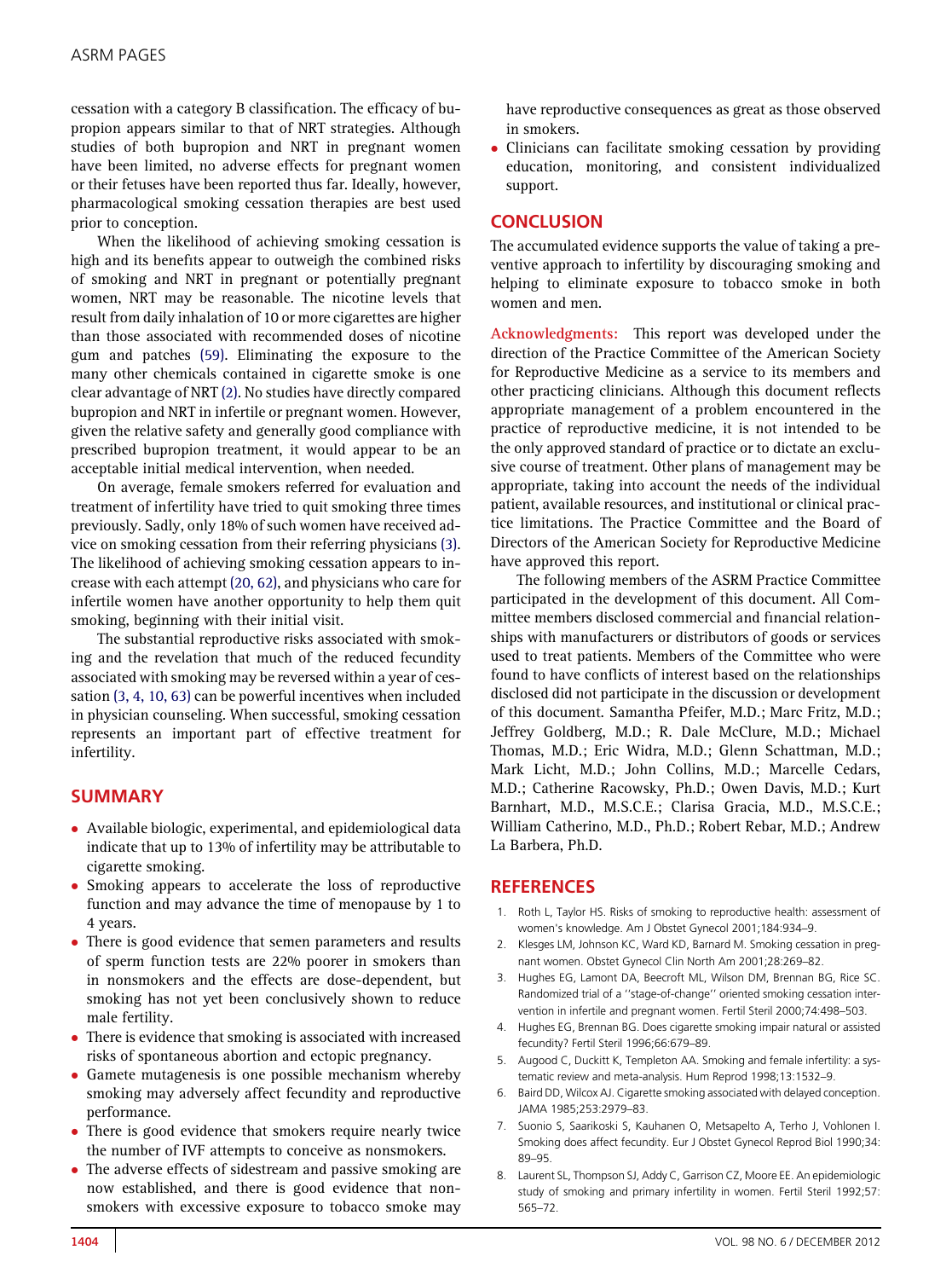- <span id="page-5-0"></span>9. Bolumar F, Olsen J, Boldsen J. Smoking reduces fecundity: a European multicenter study on infertility and subfecundity: The European Study Group on Infertility and Subfecundity. Am J Epidemiol 1996;143:578–87.
- 10. Howe G, Westhoff C, Vessey M, Yeates D. Effects of age, cigarette smoking, and other factors on fertility: findings in a large prospective study. Br MedJ 1985;290:1697–700.
- 11. Weathersbee PS. Nicotine and its influence on the female reproductive system. J Reprod Med 1980;25:243–50.
- 12. Stillman RJ, ed. Seminars in reproductive endocrinology: smoking and reproductive health. New York: Thieme Medical Publishers; 1989.
- 13. Zenzes MT, Reed TE, Wang P, Klein J. Cotinine, a major metabolite of nicotine, is detectable in follicular fluids of passive smokers in in vitro fertilization therapy. Fertil Steril 1996;66:614–9.
- 14. Rowland AS, Baird DD, Long S, Wegienka G, Harlow SD, Alavanja M, et al. Influence of medical conditions and lifestyle factors on the menstrual cycle. Epidemiology 2002;13:668–74.
- 15. Mattison DR, Donald R, Plowchalk DR, David R, Meadows MJ, Miller MM, Malek A, London S. The effect of smoking on oogenesis, fertilization and implantation. Semin Reprod Endocrinol 1989;7:291–304.
- 16. Baron JA, La Vecchia C, Levi F. The antioestrogenic effect of cigarette smoking in women. Am J Obstet Gynecol 1990;162:502–14.
- 17. Adena MA, Gallagher HG. Cigarette smoking and the age at menopause. Ann Hum Biol 1982;9:121–30.
- 18. Weisberg E. Smoking and reproductive health. Clin Reprod Fertil 1985;3: 175–86.
- 19. Stillman RJ, Rosenberg MJ, Sachs BP. Smoking and reproduction. Fertil Steril 1986;46:545–66.
- 20. Fredricsson B, Gilljam H. Smoking and reproduction: Short and long term effects and benefits of smoking cessation. Acta Obstet Gynecol Scand 1992;71:580–92.
- 21. Hull MG, North K, Taylor H, Farrow A, Ford WC. Delayed conception and active and passive smoking: The Avon Longitudinal Study of Pregnancy and Childhood Study Team. Fertil Steril 2000;74:725–33.
- 22. El-Nemr A, Al-Shawaf T, Sabatini L, Wilson C, Lower AM, Grudzinskas JG. Effect of smoking on ovarian reserve and ovarian stimulation in in-vitro fertilization and embryo transfer. Hum Reprod 1998;13:2192–8.
- 23. Cooper GS, Baird DD, Hulka BS, Weinberg CR, Savitz DA, Hughes CL Jr. Follicle-stimulating hormone concentrations in relation to active and passive smoking. Obstet Gynecol 1995;85:407–11.
- 24. MacMahon B, Trichopoulos D, Cole P, Brown J. Cigarette smoking and urinary estrogens. N Engl J Med 1982;307:1062–5.
- 25. Barbieri RL, McShane PM, Ryan KJ. Constituents of cigarette smoke inhibit human granulosa cell aromatase. Fertil Steril 1986;46:232–6.
- 26. Plante BJ, Cooper GS, Baird DD, Steiner AZ. The impact of smoking on antimullerian hormone levels in women aged 38-50 years. Menopause 2010; 17:571–6.
- 27. Sharara FI, Beatse SN, Leonardi MR, Navot D, Scott RT Jr. Cigarette smoking accelerates the development of diminished ovarian reserve as evidenced by the clomiphene citrate challenge test. Fertil Steril 1994;62:257–62.
- 28. Parazzini F, Chatenoud L, Benzi G, Di Cintio E, Dal Pino D, Tozzi L, et al. Coffee and alcohol intake, smoking and risk of multiple pregnancy. Hum Reprod 1996;11:2306–9.
- 29. Zenzes MT, Krishnan S, Krishnan B, Zhang H, Casper RF. Cadmium accumulation in follicular fluid of women in in vitro fertilization-embryo transfer is higher in smokers. Fertil Steril 1995;64:599–603.
- 30. Vine MF. Smoking and male reproduction: a review. Int J Androl 1996;19: 323–37.
- 31. Künzle R, Mueller MD, Hänggi W, Birkhäuser MH, Drescher H, Bersinger NA. Semen quality of 32 male smokers and nonsmokers in infertile couples. Fertil Steril 2003;79:287–91.
- 32. Richthoff J, Elzanaty S, Rylander L, Hagmer L, Giwercman A. Association between tobacco exposure and reproductive parameters in adolescent males. Int J Androl 2007;31:31–9.
- 33. Pasqualotto FF, Umezu FM, Salvador M, Borges E, Sobreiro BP, Pasqualotto EB. Effect of cigarette smoking on antioxidant levels and presence of leukocytespermia in infertile men: a prospective study. Fertil Steril 2008;90:278–83.
- 34. Said TM, Ranga G, Agarwal A. Relationship between semen quality and tobacco chewing in men undergoing infertility evaluation. Fertil Steril 2005;84:649–53.
- 35. Sofikitis N, Miyagawa I, Dimitriadis D, Zavos P, Sikka S, Hellstrom W. Effects of smoking on testicular function, semen quality and sperm fertilizing capacity. J Urol 1995;154:1030–4.
- 36. Joesbury KA, Edirisinghe WR, Phillips MR, Yovich JL. Evidence that male smoking affects the likelihood of a pregnancy following IVF treatment: application of the modified cumulative embryo score. Hum Reprod 1998;13: 1506–13.
- 37. Zenzes MT. Smoking and reproduction: gene damage to human gametes and embryos. Hum Reprod Update 2000;6:122–31.
- 38. Zenzes MT, Wang P, Casper RF. Cigarette smoking may affect meiotic maturation of human oocytes. Hum Reprod 1995;10:3213–7.
- 39. Yang Q, Sherman SL, Hassold TJ, Allran K, Taft L, Pettay D, et al. Risk factors for trisomy 21: maternal cigarette smoking and oral contraceptive use in a population-based case-control study. Genet Med 1999;1:80–8.
- 40. Rubes J, Lowe X, Moore D 2nd, Perreault S, Slott V, Evenson D, et al. Smoking cigarettes is associated with increased sperm disomy in teenage men. Fertil Steril 1998;70:715–23.
- 41. Zenzes MT, Bielecki R, Reed TE. Detection of benzo(a)pyrene diol epoxide-DNA adducts in sperm of men exposed to cigarette smoke. Fertil Steril 1999;72:330–5.
- 42. Fraga CG, Motchnik PA, Shigenaga MK, Helbock HJ, Jacob RA, Ames BN. Ascorbic acid protects against endogenous oxidative DNA damage in human sperm. Proc Natl Acad Sci U S A 1991;88:11003–6.
- 43. Zenzes MT, Puy L, Bielecki R, Reed TE. Detection of benzo[a]pyrene diol epoxide-DNA adducts in embryos from smoking couples: evidence for transmission by spermatozoa. Mol Hum Reprod 1999;5:125–31.
- 44. Winter E, Wang J, Davies MJ, Norman R. Early pregnancy loss following assisted reproductive technology treatment. Hum Reprod 2002;17: 3220–3.
- 45. Ness RB, Grisso JA, Hirschinger N, Markovic N, Shaw LM, Day NL, et al. Cocaine and tobacco use and the risk of spontaneous abortion. New Engl J Med 1999;340:333–9.
- 46. Krishna K. Tobacco chewing in pregnancy. Br J Obstet Gynaecol 1978;85: 726–8.
- 47. Gupta PC, Subramoney S. Smokeless tobacco use and risk of stillbirth: a cohort study in Mumbai, India. Epidemiology 2006;17:47–51.
- 48. Llahi-Camp JM, Rai R, Ison C, Regan L, Taylor-Robinson D. Association of bacterial vaginosis with a history of second trimester miscarriage. Hum Reprod 1996;11:1575–8.
- 49. Klonoff-Cohen H, Natarajan L, Marrs R, Yee B. Effects of female and male smoking on success rates of IVF and gamete intra-fallopian transfer. Hum Reprod 2001;16:1389–90.
- 50. Saraiya M, Berg CJ, Kendrick JS, Strauss LT, Atrash HK, Ahn YW. Cigarette smoking as a risk factor for ectopic pregnancy. Am J Obstet Gynecol 1998;178:493–8.
- 51. Knoll M, Talbot P. Cigarette smoke inhibits oocyte cumulus complex pick-up by the oviduct in vitro independent of ciliary beat frequency. Reprod Toxicol 1998;12:57–68.
- 52. Storgaard L, Bonde JP, Ernst E, Spano M, Andersen CY, Frydenberg M, et al. Does smoking during pregnancy affect sons' sperm counts? Epidemiology 2003;14:278–86.
- 53. Feichtinger W, Papalambrou K, Poehl M, Krischker U, Neumann K. Smoking and in vitro fertilization: a meta-analysis. J Assist Reprod Genet 1997;14: 596–9.
- 54. Van Voorhis BJ, Dawson JD, Stovall DW, Sparks AE, Syrop CH. The effects of smoking on ovarian function and fertility during assisted reproduction cycles. Obstet Gynecol 1996;88:785–91.
- 55. Sterzik K, Strehler E, De Santo M, Trumpp N, Abt M, Rosenbusch B, et al. Influence of smoking on fertility in women attending an in vitro fertilization program. Fertil Steril 1996;65:810–4.
- 56. Barbieri RL, Sluss PM, Powers RD, McShane PM, Vitonis A, Ginsburg E, Cramer DC. Association of body mass index, age, and cigarette smoking with serum testosterone levels in cycling women undergoing in vitro fertilization. Fertil Steril 2005;83:302–8.